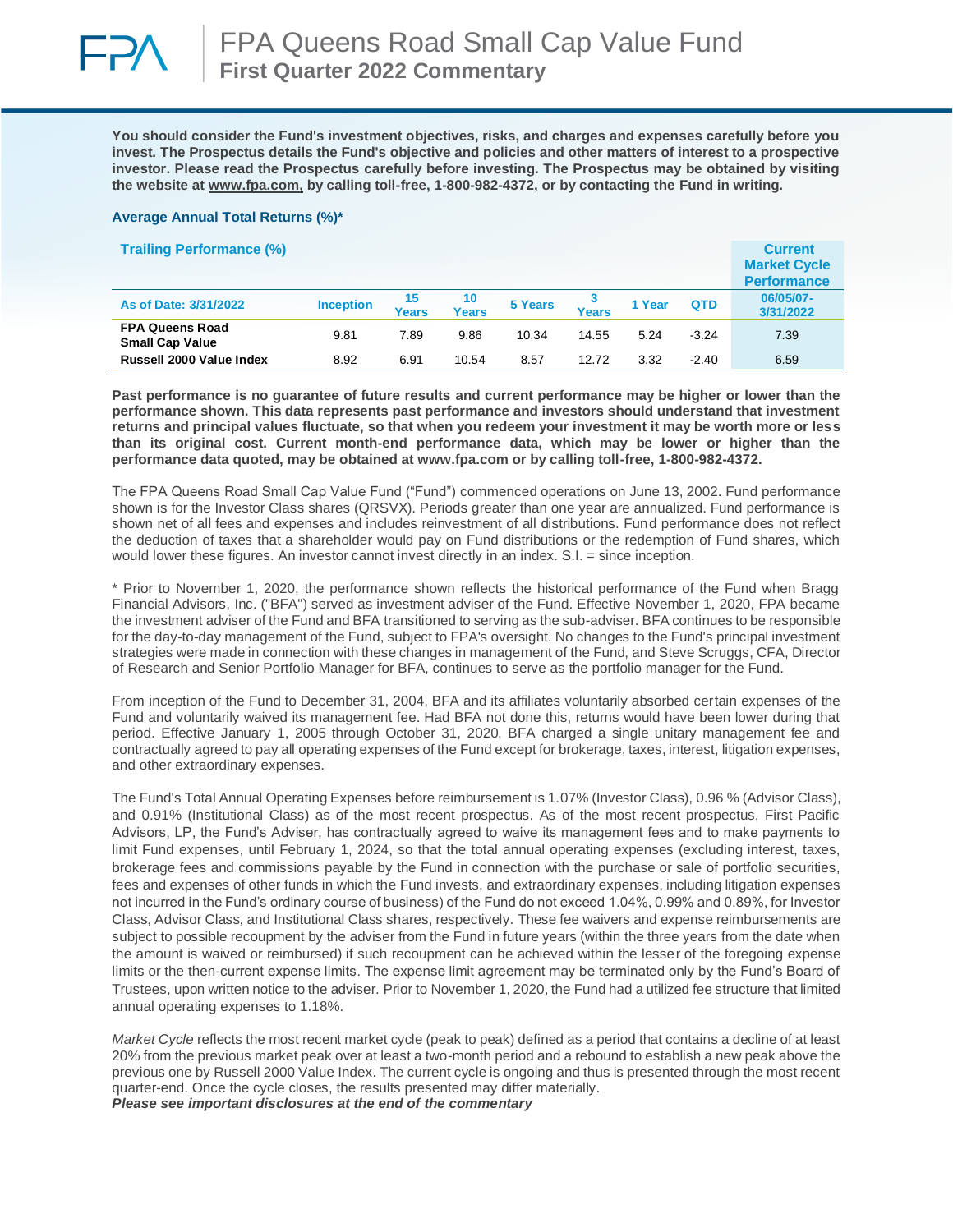Dear Shareholders,

FPA Queens Road Small Cap Value Fund ("Fund") returned -3.3% in the first quarter of 2022. This compares to a -2.2% return for the Russell 2000 Value Index in the same period.

First quarter performance was negatively impacted by the Fund's overweight position in the technology sector, which sold off sharply during the quarter, and its underweight allocation to the energy sector, which soared during the quarter (the energy holdings of the Russell 2000 Value Index were up 45% during the quarter).<sup>1</sup> These two sector allocations detracted approximately 2.75% from the Fund's relative performance versus the Russell 2000 Value Index for the quarter. In technology, Synaptics, one of the Fund's best-performing holdings last year, fell precipitously during the quarter. We sold part of the position during the 4th quarter of last year and additionally trimmed shares in January. While we feel great about Synaptics's long-term prospects, we were concerned with the company's valuation even though operating performance has improved considerably over the last two years. At the current reduced valuation, the company appears attractive.

While China experienced an unexpected surge in COVID cases during the first quarter, trends in the U.S. were favorable. The front-page news has shifted from a focus on the pandemic to Russia's invasion of Ukraine. The global repercussions of Putin's war are not yet fully understood, but energy prices have soared. Increased energy prices, as well as overall price increases tied to inflation hitting 40-year highs, are putting downward pressure on global growth. The Federal Reserve announced on March 16th a 0.25% rate hike in the Federal Funds rate and signaled it will continue to raise rates throughout the year if inflation remains elevated.<sup>2</sup> In the face of this, projections for global economic growth are dropping, prompting concerns about stagflation. The Fed's prior predictions of inflation being 'transitory' have clearly not panned out.

Federal Reserve Chairman Jerome Powell said after the Federal Reserve Board of Governors' March meeting, "The U.S. economy is very strong and well-positioned to handle tighter monetary policy." Perhaps this prediction will prove to be more accurate than the previous assurance of "transitory" inflation; we shall see. The Fed, which had predicted U.S. GDP growth of 4% for 2022 back in December, lowered its expectation to 2.8% growth for the year. $3$ 

<sup>1</sup> Source: FTSE Russell

<sup>&</sup>lt;sup>2</sup> Source: FOMC Press Release<https://www.federalreserve.gov/newsevents/pressreleases/monetary20220316a.htm>

<sup>3</sup> Source: Federal Reserve Summary of Economic Projections

<https://www.federalreserve.gov/monetarypolicy/files/fomcprojtabl20220316.pdf>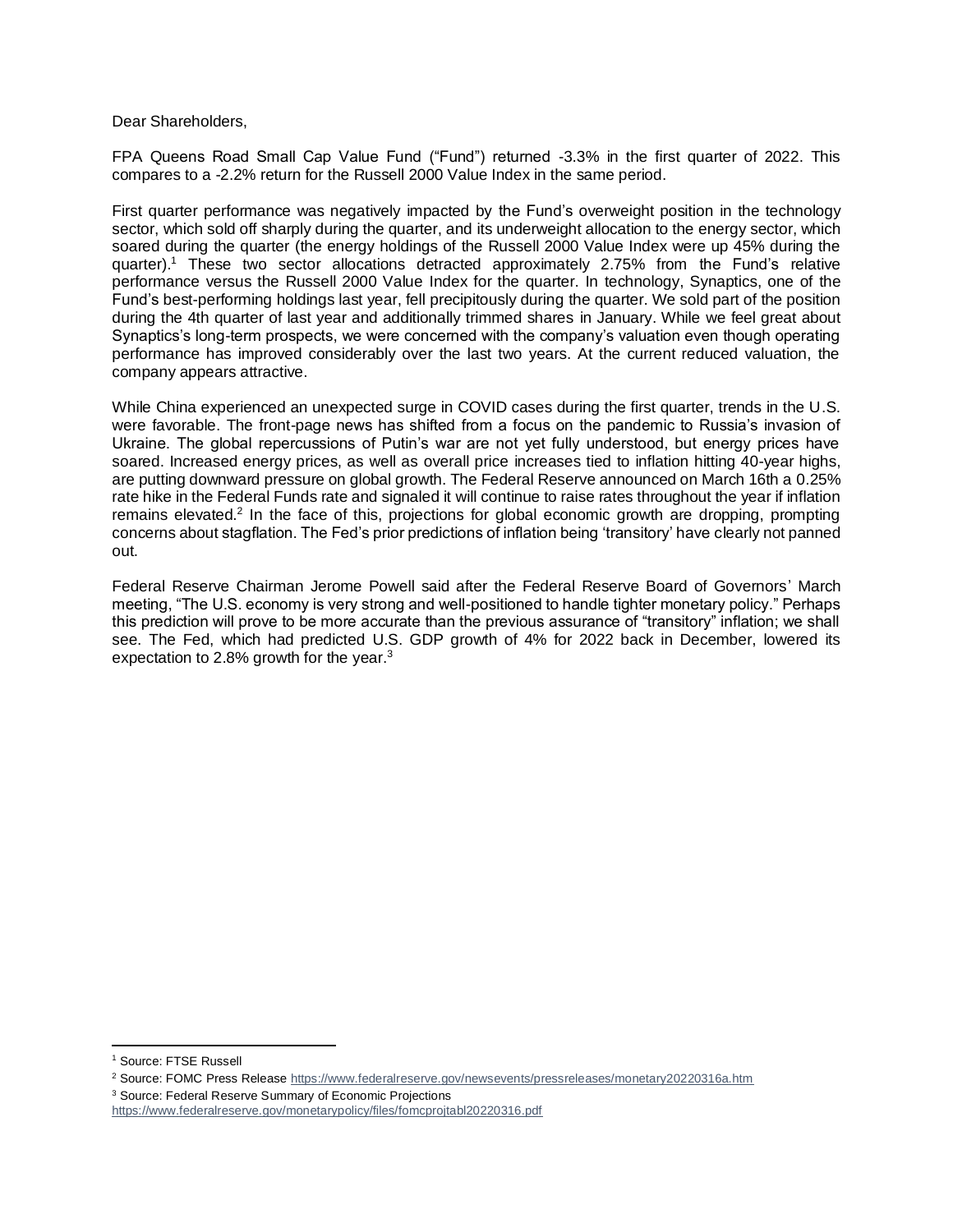# **Q1 2022 and Trailing 12-Month Contributors and Detractors<sup>4</sup>**

| <b>Contributors</b>               | <b>Performance</b><br><b>Contribution</b> | <b>Percent of</b><br><b>Portfolio</b> | <b>Detractors</b>                | <b>Performance</b><br><b>Contribution</b> | <b>Percent of</b><br><b>Portfolio</b> |
|-----------------------------------|-------------------------------------------|---------------------------------------|----------------------------------|-------------------------------------------|---------------------------------------|
| <b>QTD</b>                        |                                           |                                       |                                  |                                           |                                       |
| South Jersey Industries           | 0.60%                                     | 2.1%                                  | Synaptics Incorporated           | $-1.87\%$                                 | 4.0%                                  |
| ServisFirst Bancshares            | 0.59%                                     | 5.0%                                  | Deckers Outdoor Corporation      | $-0.48%$                                  | 1.6%                                  |
| Horace Mann Educators Corporation | 0.26%                                     | 3.1%                                  | PVH Corp.                        | $-0.48%$                                  | 1.9%                                  |
| New Jersey Resources Corporation  | 0.26%                                     | 2.2%                                  | Fabrinet                         | $-0.38%$                                  | 3.1%                                  |
| <b>CSG Systems International</b>  | 0.21%                                     | 2.1%                                  | Axos Financial                   | $-0.36%$                                  | 2.1%                                  |
|                                   | 1.92%                                     | 14.5%                                 |                                  | $-3.56%$                                  | 12.8%                                 |
| <b>TTM</b>                        |                                           |                                       |                                  |                                           |                                       |
| ServisFirst Bancshares            | 2.20%                                     | 4.6%                                  | Schweitzer-Mauduit International | $-1.54%$                                  | 2.7%                                  |
| Synaptics Incorporated            | 2.18%                                     | 4.6%                                  | TreeHouse Foods                  | $-0.73%$                                  | 1.5%                                  |
| South Jersey Industries           | 1.11%                                     | 2.3%                                  | PVH Corp.                        | $-0.50%$                                  | 2.1%                                  |
| American Equity Investment Life   | 1.09%                                     | 4.1%                                  | Vishay Intertechnology           | $-0.37\%$                                 | 1.9%                                  |
| American National Group           | 0.96%                                     | 1.8%                                  | Oshkosh Corp                     | $-0.32%$                                  | 2.2%                                  |
|                                   | 7.54%                                     | 17.4%                                 |                                  | $-3.46%$                                  | 10.4%                                 |

# **Contributors**

- **ServisFirst Bancshares**, a Birmingham, Ala.-based commercial bank, finished 2021 posting 8% quarter-over-quarter loan growth and has signaled that management expects the strong loan growth to continue throughout 2022. Loan quality remains high, and loss reserves seem more than adequate. The company recently hired a new team of bankers to help sustain continued loan growth. As one of the largest holdings in the portfolio, we remain confident in the company's long-term prospects. $5$
- **Synaptics**, a developer of human interface (HMI) hardware and software, has continued its strategic shift to higher-margin business, primarily Internet of Things (IoT) products. While the strategic plan has been well executed, we have trimmed the Fund's position over the last several months due to valuation. During the first quarter, Synaptics's stock price fell 31%.<sup>6</sup> While increased uncertainty on global growth has tempered our near-term expectations, we believe the current valuation is attractive and remain confident in the company's long-term prospects.
- **South Jersey Industries** shares rose 40% on Feb. 24, 2022, on news that Infrastructure Investment Funds, a private equity fund managed by JP Morgan Investment Management, would take the company private. The deal is scheduled to close in the fourth quarter of 2022.<sup>7</sup>
- **American Equity Investment Life Holding Company**, a leading writer of fixed index annuities, has continued to transition to its AEL 2.0 business model. The plan's main goals are to diversify the company's assets into a broader array of investments, including private debt through strategic partnerships, and to increase its use of reinsurance to free up capital. We think this is an interesting, but somewhat aggressive plan. Thus far, the results have been impressive, but we continue to monitor the

<sup>5</sup> Source: ServisFirst Bancshares Q1 2022 Earnings Call, April 18, 2022;

**Past performance is no guarantee, nor is it indicative, of future results.**

<sup>4</sup> Reflects top five contributors and top five detractors to the Fund's performance based on contribution-to-return on a gross basis. This is not a recommendation for a specific security and these securities may not be in the Fund at the time you receive this Commentary. The information provided does not reflect all positions purchased, sold or recommended by the Fund during the quarter and trailing twelve months ("TTM"). It should not be assumed that recommendations made in the future will be profitable or will equal the performance of the securities listed. For a full list of holdings, please view the holdings report at the end of this Commentary. The portfolio holdings as of the most recent quarter-end may also be obtained at www.fpa.com.

<https://services.choruscall.com/mediaframe/webcast.html?webcastid=2uGk9K5e>

<sup>6</sup> Source: FactSet

<sup>7</sup> Source: South Jersey Industries 2/24/2022 Press Releas[e https://www.sjindustries.com/investors/news-events/newsroom/south](https://www.sjindustries.com/investors/news-events/newsroom/south-jersey-industries/2022/south-jersey-industries,-inc-enters-into-agreement)[jersey-industries/2022/south-jersey-industries,-inc-enters-into-agreement](https://www.sjindustries.com/investors/news-events/newsroom/south-jersey-industries/2022/south-jersey-industries,-inc-enters-into-agreement)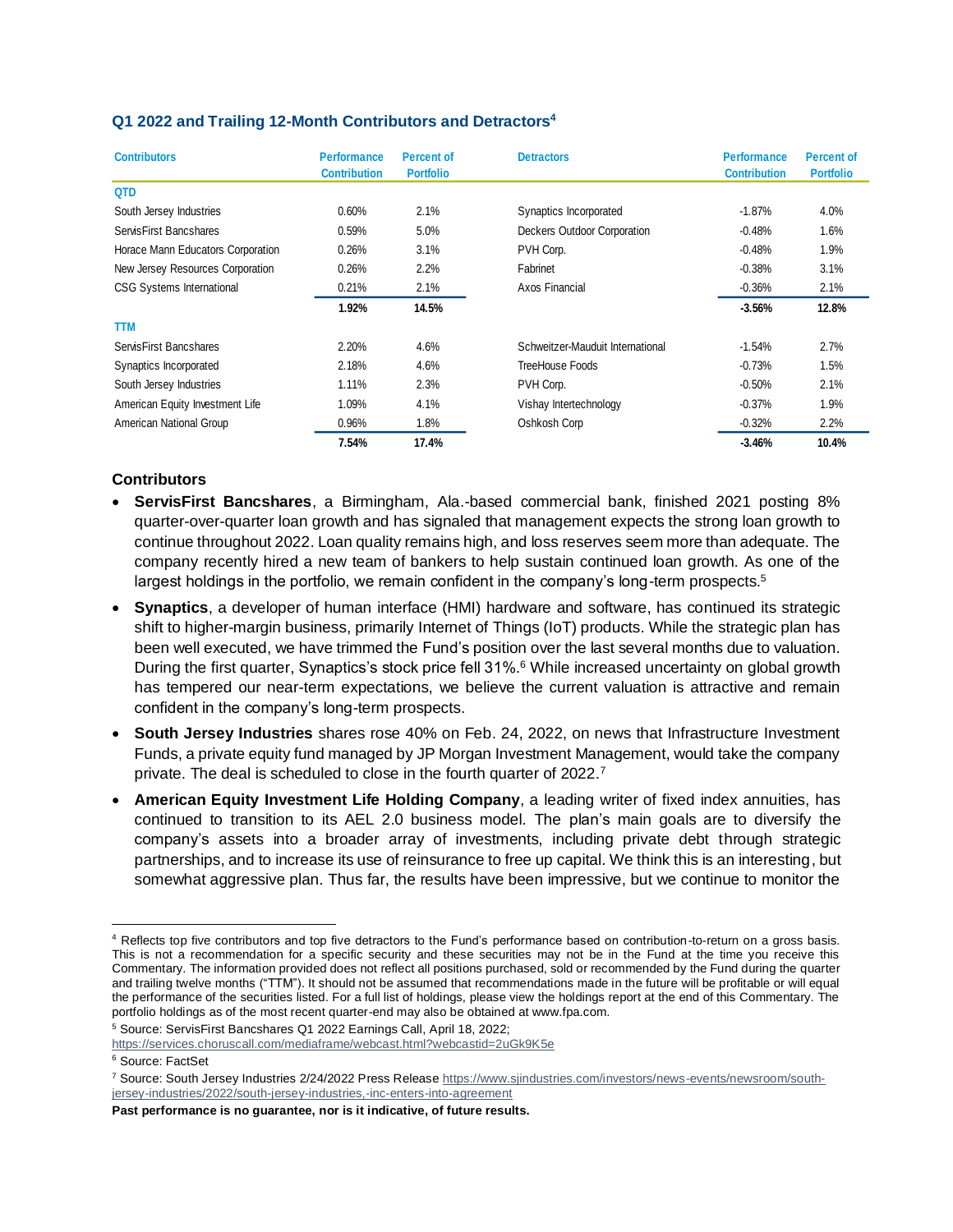credit quality of their assets as they move toward achieving their target of having 40% of their portfolio invested in private assets, up from 15%.<sup>8</sup>

• **American National Insurance**. Shares of the life insurance and annuity company's stock rose as the company agreed to a buyout from Brookfield Asset Management in an all-cash deal scheduled to close during the first half of 2022.<sup>9</sup>

## **Detractors**

- **Schweitzer-Mauduit International**, a product engineering and manufacturing company, fell during the year as price increases did not keep up with inflation. The company's margins suffered, but the company expects a normalization by mid-2022. The company made a significant acquisition during the second quarter of 2021 (Scapa Group) at what we think was a bargain price.<sup>10</sup> However, scarcity problems and inflation negatively impacted Scapa's initial performance. The company has aggressively raised prices and worked through many of its supply issues. The company continues to see strong demand and has projected strong financial performance for 2022.
- **TreeHouse Foods, Inc.**, a manufacturer and distributor of private label food, announced in November 2021 a plan to explore strategic alternatives. The company has been under pressure from activist investor Jana Partners.<sup>11</sup> The company has resisted a sale of the entire business but continues to look for strategic divestitures. While the company appears reasonably valued, we are concerned about its long-term outlook and have reduced our holdings.
- **PVH Corporation**, owner of Calvin Klein and Tommy Hilfiger brands, fell during the last 12 months as the company continues to struggle with supply chain issues resulting in delivery delays. During the first quarter, the company lowered its guidance, causing a sharp selloff in the stock. Some analysts worry that a slower-than-expected rebound in international travel may have a negative impact on the company this year (70% of sales are ex-US). Despite these concerns, management is projecting modest revenue growth and near record gross margins for 2022, and we remain confident in the company's long-term prospects.<sup>12</sup>
- **Vishay Intertechnology**, a manufacturer of discrete semiconductors and passive electronics, increased revenues and profits last year as its share price fell. The company offers a broad range of products essential to manufacturing electronic circuits. While broadly diversified by geography, customer, and end markets, the company is sensitive to economic growth, and slower economic growth would provide a headwind. Given the current valuation, these concerns seem to be priced into the stock, and we believe the secular tailwinds outweigh the near-term uncertainty.
- **Oshkosh Corporation**, a specialty vehicle manufacturer, fell during the year as the company's performance was impacted by chassis and component shortages. Given its strong backlog and competitive position within its markets, we think the company remains an attractive opportunity.

Sincerely, Steve Scruggs, CFA Portfolio Manager

**Past performance is no guarantee, nor is it indicative, of future results.**

**Past performance is no guarantee, nor is it indicative, of future results.**

<sup>8</sup> Source: American Equity Life Holding Company Q4 2021 Earnings Call [https://bamr.brookfield.com/press-releases/brookfield](https://bamr.brookfield.com/press-releases/brookfield-asset-management-reinsurance-partners-acquire-american-national-51)[asset-management-reinsurance-partners-acquire-american-national-51](https://bamr.brookfield.com/press-releases/brookfield-asset-management-reinsurance-partners-acquire-american-national-51)

<sup>9</sup> Source: Brookfield Asset management 8/9/2021 Press Release

<sup>10</sup> Source: SWM International 4/15/2021 Press Releas[e https://www.swmintl.com/about-us/news-plus-events/press-releases/swm](https://www.swmintl.com/about-us/news-plus-events/press-releases/swm-international-completes-acquisition-of-scapa-group-plc)[international-completes-acquisition-of-scapa-group-plc](https://www.swmintl.com/about-us/news-plus-events/press-releases/swm-international-completes-acquisition-of-scapa-group-plc)

<sup>11</sup> Source[: https://www.reuters.com/markets/us/jana-partners-nominates-two-treehouses-board-2021-12-30/](https://www.reuters.com/markets/us/jana-partners-nominates-two-treehouses-board-2021-12-30/)

<sup>12</sup> Source: PVH Corp Q4 2021 Earnings Call , March 30, 2022;<https://edge.media-server.com/mmc/p/9horuu94>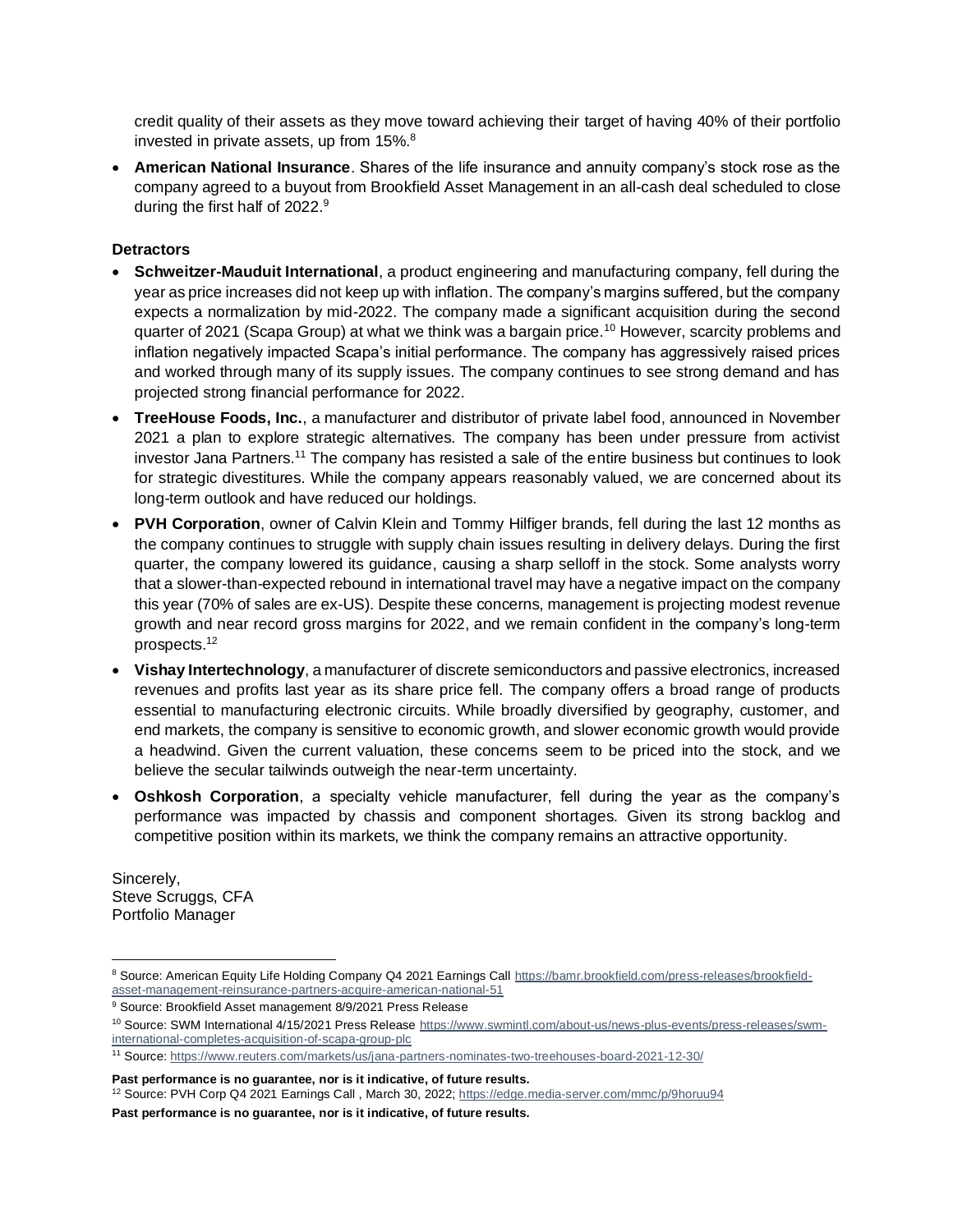### **Important Disclosures**

This Commentary is for informational and discussion purposes only and does not constitute, and should not be construed as, an offer or solicitation for the purchase or sale of any securities, products or services discussed, and neither does it provide investment advice. Any such offer or solicitation shall only be made pursuant to the Fund's Prospectus, which supersedes the information contained herein in its entirety. This Commentary does not constitute an investment management agreement or offering circular.

The statements contained herein reflect the opinions and views of the portfolio managers as of the date written, is subject to change without notice, and may be forward-looking and/or based on current expectations, projections, and/or information currently available. Such information may not be accurate over the long-term. These views may differ from other portfolio managers and analysts of the firm as a whole and are not intended to be a forecast of future events, a guarantee of future results or investment advice.

Portfolio composition will change due to ongoing management of the Fund. References to individual securities or sectors are for informational purposes only and should not be construed as recommendations by the Fund, the portfolio manager, the Adviser, the Sub-Adviser or the distributor. It should not be assumed that future investments will be profitable or will equal the performance of the security or sector examples discussed. The portfolio holdings as of the most recent quarter-end may be obtained a[t www.fpa.com.](http://www.fpa.com/)

Future events or results may vary significantly from those expressed and are subject to change at any time in response to changing circumstances and industry developments. The information and data contained herein has been prepared from sources believed reliable, but the accuracy and completeness of the information cannot be guaranteed and is not a complete summary or statement of all available data.

The information contained herein is not complete, may change, and is subject to, and is qualified in its entirety by, the more complete disclosures, risk factors, and other information contained in the Fund's Prospectus and Statement of Additional Information. The information is furnished as of the date shown. No representation is made with respect to its completeness or timeliness. The information is not intended to be, nor shall it be construed as, investment advice or a recommendation of any kind.

Certain statements contained in this presentation may be forward-looking and/or based on current expectations, projections, and information currently available. Actual events or results may differ from materially those we anticipate, or the actual performance of any investments described herein may differ from those reflected or contemplated in such forward-looking statements, due to various risks and uncertainties. We cannot assure future results and disclaim any obligation to update or alter any forward-looking statements, whether as a result of new information, future events, or otherwise. Such statements may or may not be accurate over the long-term. Statistical data or references thereto were taken from sources which we deem to be reliable, but their accuracy cannot be guaranteed.

The reader is advised that the Fund's investment strategy includes active management with corresponding changes in allocations from one period of time to the next. Therefore, any data with respect to investment allocations as of a given date is of limited use and may not be reflective of the portfolio manager's more general views with respect to proper geographic, instrument and /or sector allocations. The data is presented for indicative purposes only and, as a result, may not be relied upon for any purposes whatsoever.

In making any investment decision, you must rely on your own examination of the Fund, including the risks involved in an investment. Investments mentioned herein may not be suitable for all recipients and in each case, potential investors are advised not to make any investment decision unless they have taken independent advice from an appropriately authorized advisor. An investment in any security mentioned herein does not guarantee a positive return as securities are subject to market risks, including the potential loss of principal. You should not construe the contents of this document as legal, tax, investment or other advice or recommendations.

Fund performance presented is calculated on a total return basis, which includes the reinvestment of all income, plus realized and unrealized gains/losses, if applicable. Unless otherwise indicated, performance results are presented on a net of fees basis and reflect the deduction of, among other things: management fees, brokerage commissions, operating and administrative expenses, and accrued performance fee/allocation, if applicable.

The information provided in this presentation is based upon data existing as of the date(s) of the report and has not been audited or reviewed. While we believe the information to be accurate, it is subject in all respects to adjustments that may be made after proper review and reconciliation.